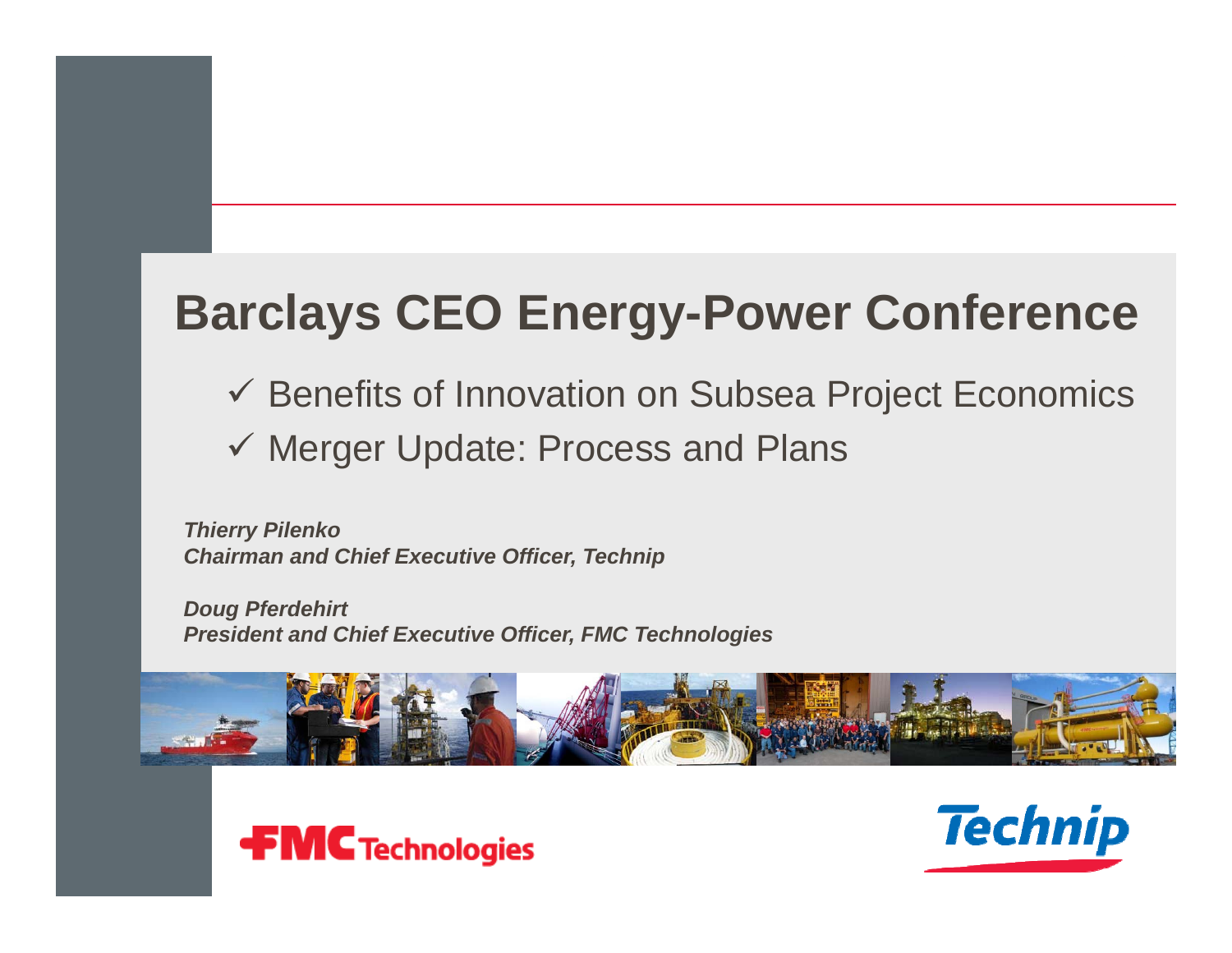

#### **Forward-Looking Statements**

This communication contains "forward-looking statements." All statements other than statements of historical fact contained in this report are forward-looking statements within the meaning of Section 27A of the United States Securities Act of 1933, as amended (the "Securities Act"), and Section 21E of the United States Securities Exchange Act of 1934, as amended (the "Exchange Act"). Forward-looking statements usually relate to future events and anticipated revenues, earnings, cash flows or other aspects of our operations or operating results. Forward-looking statements are often identified by the words "believe," "expect," "anticipate," "plan," "intend," "foresee," "should," "would," "could," "may," "estimate," "outlook" and similar expressions, including the negative thereof. The absence of these words, however, does not mean that the statements are not forward-looking. These forward-looking statements are based on our current expectations, beliefs and assumptions concerning future developments and business conditions and their potential effect on us. While management believes that these forward-looking statements are reasonable as and when made, there can be no assurance that future developments affecting us will be those that we anticipate. Factors that could cause actual results to differ materially from those in the forward-looking statements include failure to obtain applicable regulatory or stockholder approvals in <sup>a</sup> timely manner or otherwise; failure to satisfy other closing conditions to the proposed transactions; failure to obtain favorable opinions from counsel for each company to the effect of how TechnipFMC Limited (to be renamed TechnipFMC plc) ("TechnipFMC") should be treated for U.S. tax purposes as <sup>a</sup> result of the proposed transaction; risks associated with tax liabilities, or changes in U.S. federal or international tax laws or interpretations to which they are subject, including the risk that the Internal Revenue Service disagrees that TechnipFMC is <sup>a</sup> foreign corporation for U.S. federal tax purposes; risks that the new businesses will not be integrated successfully or that the combined companies will not realize estimated cost savings, value of certain tax assets, synergies and growth or that such benefits may take longer to realize than expected; failure to realize anticipated benefits of the combined operations; risks relating to unanticipated costs of integration; reductions in client spending or <sup>a</sup> slowdown in client payments; unanticipated changes relating to competitive factors in the companies' industries; ability to hire and retain key personnel; ability to successfully integrate the companies' businesses; the potential impact of announcement or consummation of the proposed transaction on relationships with third parties, including clients, employees and competitors; ability to attract new clients and retain existing clients in the manner anticipated; reliance on and integration of information technology systems; changes in legislation or governmental regulations affecting the companies; international, national or local economic, social or political conditions that could adversely affect the companies or their clients; conditions in the credit markets; risks associated with assumptions the parties make in connection with the parties' critical accounting estimates and legal proceedings; and the parties' international operations, which are subject to the risks of currency fluctuations and foreign exchange controls.

All of our forward-looking statements involve risks and uncertainties (some of which are significant or beyond our control) and assumptions that could cause actual results to differ materially from our historical experience and our present expectations or projections. You should carefully consider the foregoing factors and the other risks and uncertainties that affect the parties' businesses, including those described in FMC Technologies' ("FMC Technologies") Annual Report on Form 10- K, Quarterly Reports on Form 10-Q, Current Reports on Form 8-K and other documents filed from time to time by FMC Technologies and TechnipFMC with the United States Securities and Exchange Commission (the "SEC") and those described in Technip S.A.'s ("Technip") annual reports, registration documents and other documents filed from time to time with the French financial markets regulator (Autorité des Marchés Financiers or the "AMF"). We wish to caution you not to place undue reliance on any forward-looking statements, which speak only as of the date hereof.

We undertake no obligation to publicly update or revise any of our forward-looking statements after the date they are made, whether as a result of new information, future events or otherwise, except to the extent required by law.



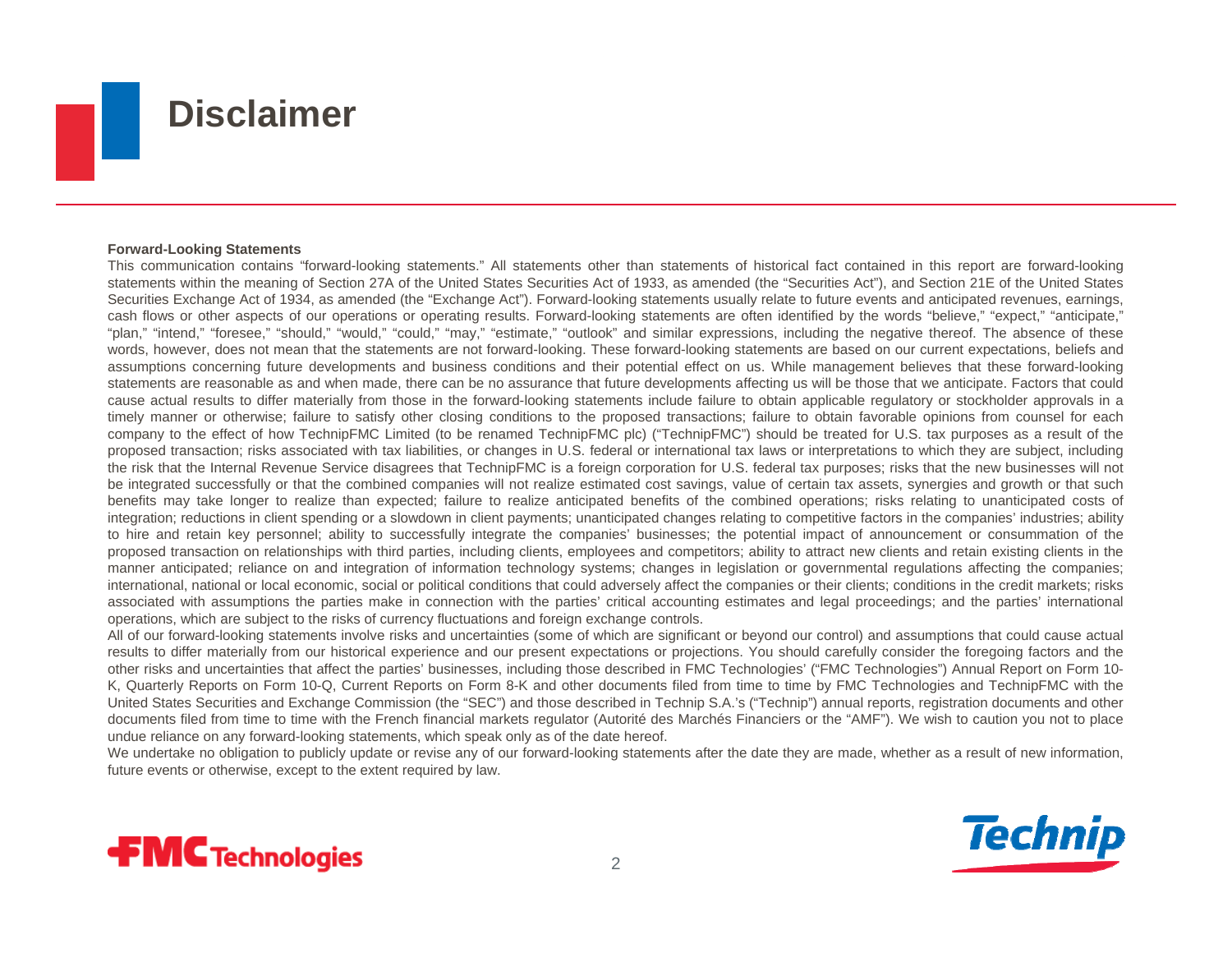

#### No Offer or Solicitation

This communication is not intended to and does not constitute an offer to sell or the solicitation of an offer to subscribe for or buy or an invitation to purchase or subscribe for any securities or the solicitation of any vote in any jurisdiction pursuant to the proposed transactions or otherwise, nor shall there be any sale, issuance or transfer of securities in any jurisdiction in contravention of applicable law. No offer of securities shall be made except by means of <sup>a</sup> prospectus meeting the requirements of Section 10 of the Securities Act and applicable European regulations. Subject to certain exceptions to be approved by the relevant regulators or certain facts to be ascertained, the public offer will not be made directly or indirectly, in or into any jurisdiction where to do so would constitute <sup>a</sup> violation of the laws of such jurisdiction, or by use of the mails or by any means or instrumentality (including without limitation, facsimile transmission, telephone and the internet) of interstate or foreign commerce, or any facility of <sup>a</sup> national securities exchange, of any such jurisdiction.

#### **Additional Information**

#### Important Additional Information Will be Filed with the SEC

TechnipFMC has filed with the SEC <sup>a</sup> registration statement on Form S-4, which includes the preliminary proxy statement of FMC Technologies that also constitutes <sup>a</sup> preliminary prospectus of TechnipFMC (the "proxy statement/prospectus"). A definitive proxy statement/prospectus will be delivered as required by applicable law after the registration statement on Form S-4 is declared effective by the SEC. INVESTORS AND STOCKHOLDERS ARE URGED TO CAREFULLY READ THE PROXY STATEMENT/PROSPECTUS, AND OTHER RELEVANT DOCUMENTS FILED OR TO BE FILED WITH THE SEC, IN THEIR ENTIRETY WHEN THEY BECOME AVAILABLE BECAUSE THEY CONTAIN OR WILL CONTAIN IMPORTANT INFORMATION ABOUT FMC TECHNOLOGIES, TECHNIP, **TECHNIPFMC, THE PROPOSED TRANSACTIONS AND RELATED MATTERS**. Investors and stockholders will be able to obtain free copies of the proxy statement/prospectus and other documents filed with the SEC by the parties through the website maintained by the SEC at www.sec.gov. In addition, investors and stockholders will be able to obtain free copies of the proxy statement/prospectus and other documents filed with the SEC on FMC Technologies' website at www.fmctechnologies.com (for documents filed with the SEC by FMC Technologies) or on Technip's website at www.technip.com (for documents filed with the SEC by Technip).

#### Important Additional Information Will be Made Available in an Information Document

Technip will prepare an information document to be made available in connection with the Technip meeting of stockholders called to approve the proposed transaction (the "Report"). **INVESTORS AND STOCKHOLDERS ARE URGED TO CAREFULLY READ THE INFORMATION DOCUMENT, AND OTHER RELEVANT DOCUMENTS TO BE PUBLISHED ON THE TECHNIP WEBSITE, IN THEIR ENTIRETY WHEN THEY BECOME AVAILABLE BECAUSE THEY**  WILL CONTAIN IMPORTANT INFORMATION ABOUT FMC TECHNOLOGIES, TECHNIP, TECHNIPFMC, THE PROPOSED TRANSACTIONS AND RELATED **MATTERS**. Investors and stockholders will be able to obtain free copies of the information document from Technip on its website at www.technip.com.



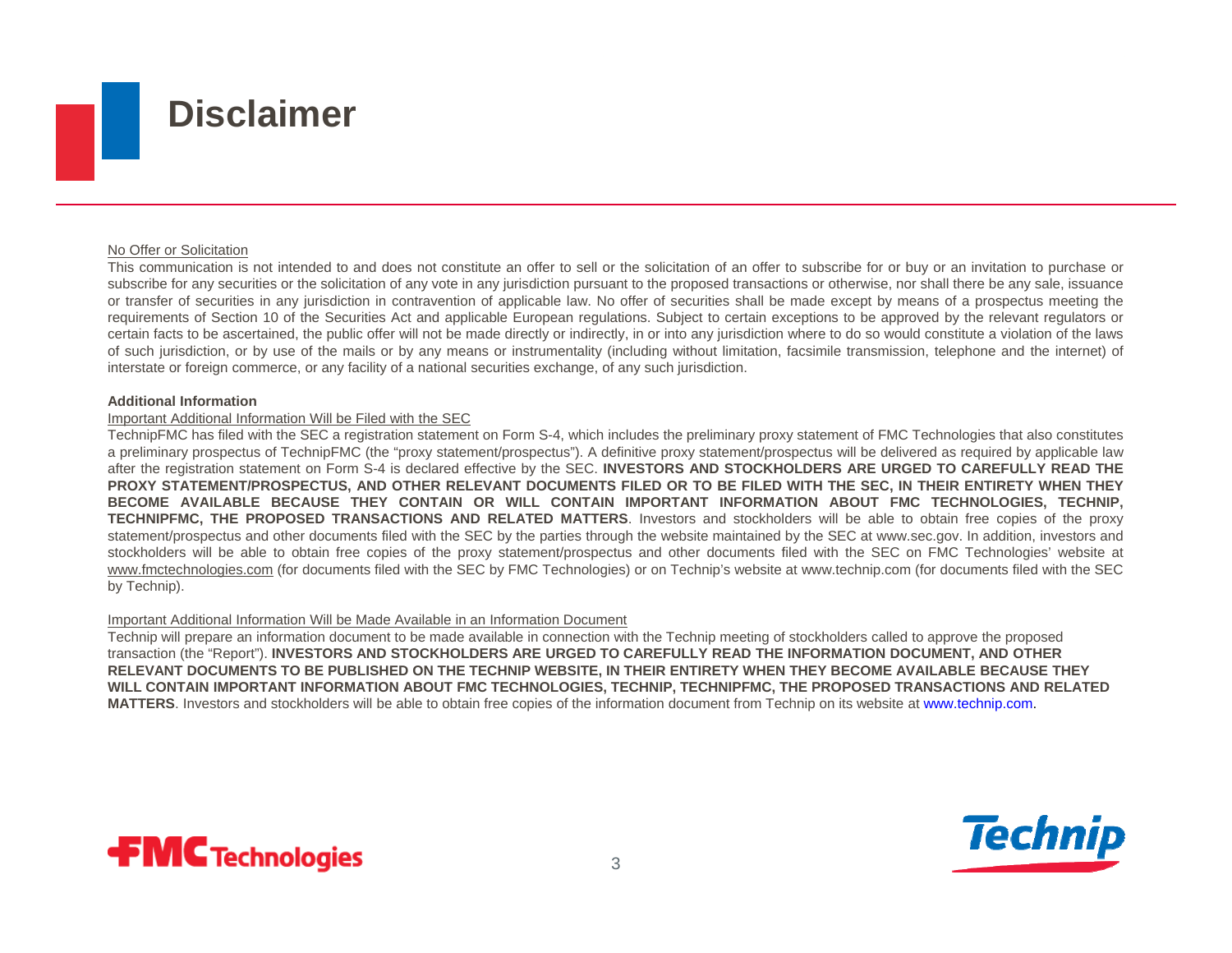

#### Important Additional Information Will be Made Available in an Prospectus Prepared in accordance with the EU Prospectus Directive

TechnipFMC will make publicly available a prospectus, prepared in accordance with the EU Prospectus Directive 2003/71/EC, with respect to the issuance of new shares as a result of the proposed transaction and their admission to trading on the regulated market of Euronext Paris (including any supplement thereto, the "Admission Prospectus"). **INVESTORS AND STOCKHOLDERS ARE URGED TO CAREFULLY READ THE ADMISSION PROSPECTUS, AND OTHER RELEVANT DOCUMENTS, IN THEIR ENTIRETY WHEN THEY BECOME AVAILABLE BECAUSE THEY WILL CONTAIN IMPORTANT INFORMATION ABOUT FMC TECHNOLOGIES, TECHNIP, TECHNIPFMC, THE PROPOSED TRANSACTIONS AND RELATED MATTERS**. Investors and stockholders will be able to obtain free copies of the Admission Prospectus from TechnipFMC when available.

#### Participants in the Solicitation

FMC Technologies, Technip, TechnipFMC and their respective directors and executive officers may be deemed to be participants in the solicitation of proxies from the stockholders of FMC Technologies and Technip, respectively, in respect of the proposed transactions contemplated by the proxy statement/prospectus and the Report. Information regarding the persons who are, under the rules of the SEC, participants in the solicitation of the stockholders of FMC Technologies and Technip, respectively, in connection with the proposed transactions, including <sup>a</sup> description of their direct or indirect interests, by security holdings or otherwise, will be set forth in the proxy statement/prospectus when it is filed with the SEC. Information regarding FMC Technologies' directors and executive officers is contained in FMC Technologies' Annual Report on Form 10-K for the year ended December 31, 2015 and its Proxy Statement on Schedule 14A, dated March 25, 2016, which are filed with the SEC and can be obtained free of charge from the sources indicated above. Information regarding Technip's directors and executive officers is contained in Technip's Annual Report for the year ended December 31, 2015 filed with the AMF and can be obtained free of charge from the sources indicated above.



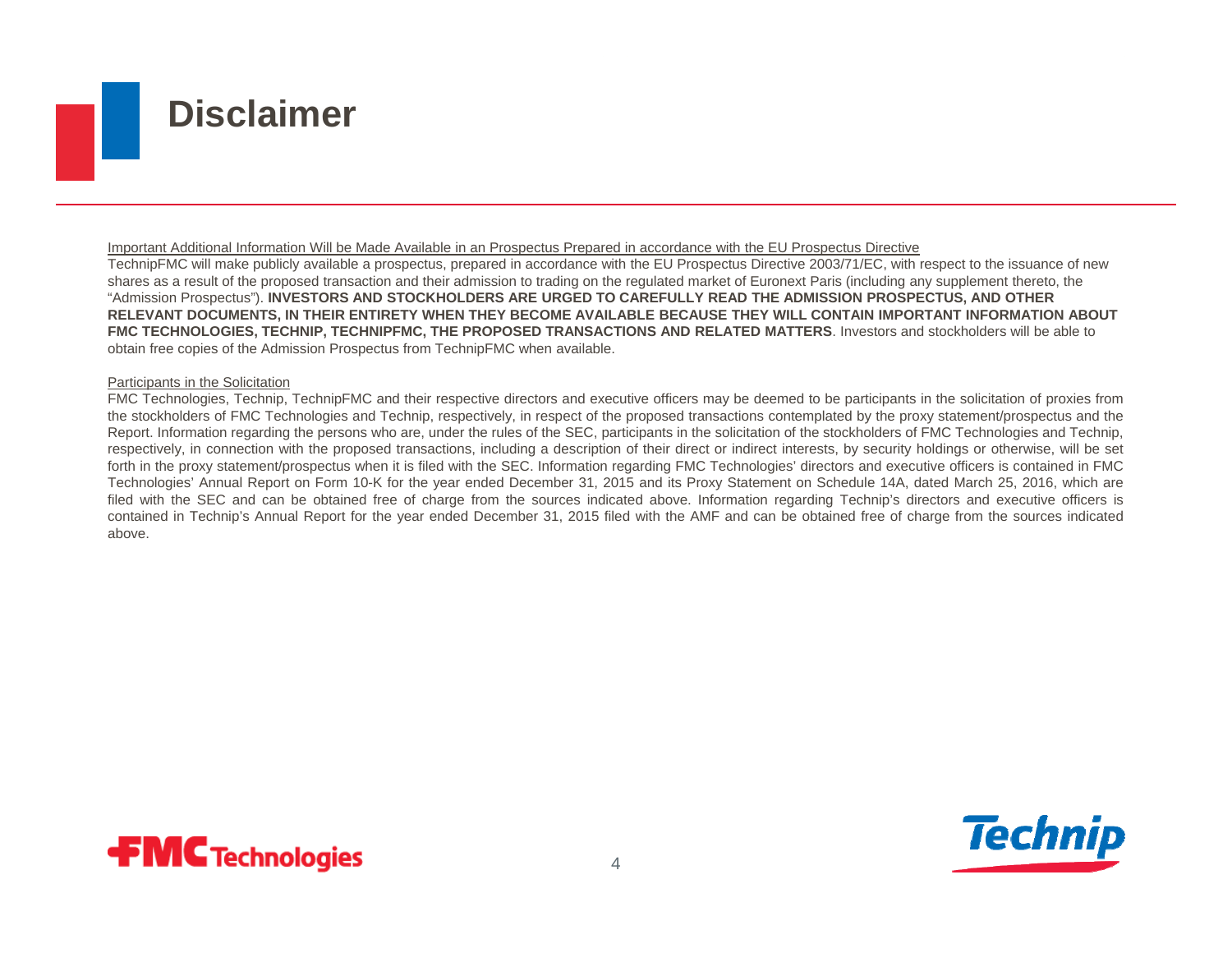## **Our Combination: Driving Change by Redefining the Production and Transformation of Oil & Gas**

#### **Builds a comprehensive and flexible offering across each market from concept to project delivery and beyond**



|                 | <b>Products: best-in-class equipment and systems provider</b>                                                             |
|-----------------|---------------------------------------------------------------------------------------------------------------------------|
|                 | Leading and highly complementary equipment offering; scaling up<br>best-in-class technology through enhanced R&D          |
|                 | Projects: unique capabilities throughout project life-cycle                                                               |
| <b>Subsea</b>   | From concept to project delivery and beyond; setting new project<br>economic standards                                    |
|                 | <b>Services: enhanced service proposition</b>                                                                             |
|                 | Leveraging FMC Technologies' leading solutions to service a larger<br>installed base; expanding scope of service offering |
|                 | <b>Strong midstream/downstream footprint</b>                                                                              |
| Onshore /       | Leveraging further on Technip's engineering capabilities                                                                  |
| <b>Offshore</b> | From concept to technology to project delivery<br>п                                                                       |
|                 | 60 years of complex developments & client relationships<br>п                                                              |
|                 | <b>Global product and service platform</b>                                                                                |
| <b>Surface</b>  | Enhanced offering in North America<br>П                                                                                   |
|                 | Strengthened international presence<br>ш                                                                                  |
|                 |                                                                                                                           |



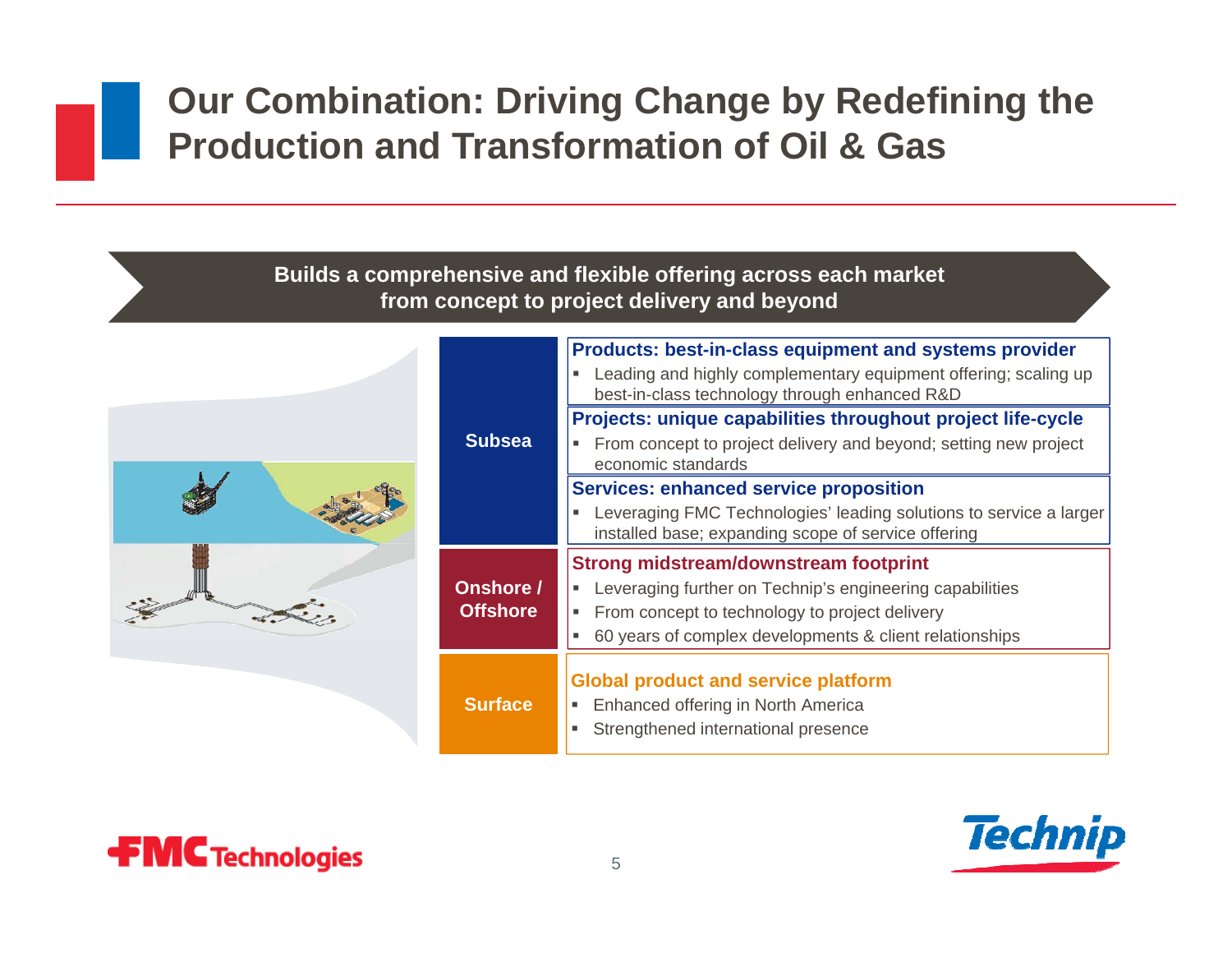

#### **1**Building on Proven Success

- **2**Combining Forces to Do Even More
- **3**Innovation – "Making It Real"
- **4**Benefits of Full Integration
- **5**Redefining the Production and Transformation of Oil and Gas



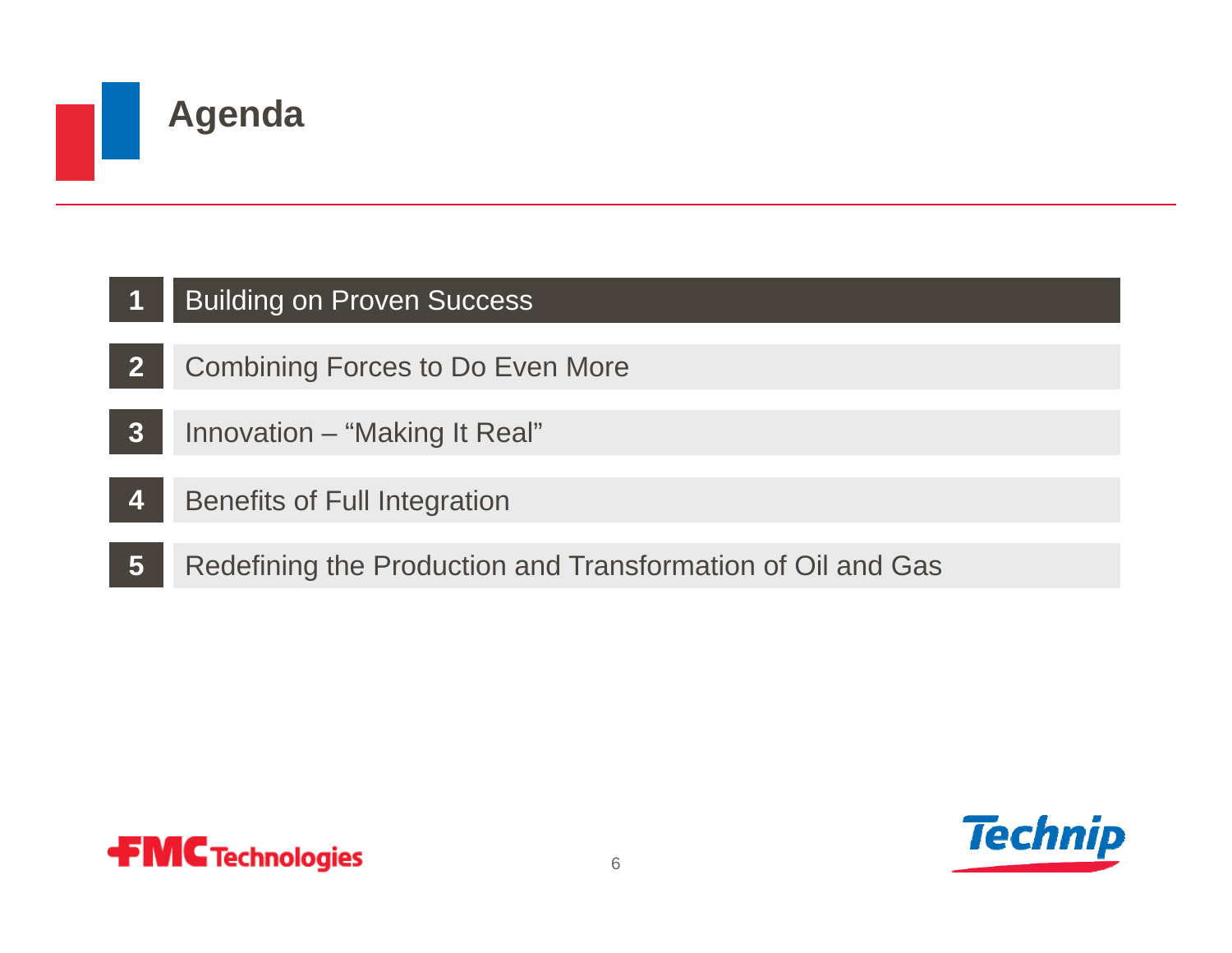## **Technip and FMC Technologies are Helping Clients Achieve Sustainable Project Economics**

### **Client concerns**

- **Preserving cash flows, balance sheets,** dividends
- Finding value at a lower oil price
- **Ensuring structural change in project** costs
- Changing their field development model

#### **Our responses**

- **Enabling brownfield and long tie-backs**
- **Early involvement to optimize design** and time to first oil
- **Integrating full-field development**
- Technology to drive efficiency and simplification

**Clients are embracing our integrated approach to drive better project economics in subsea**



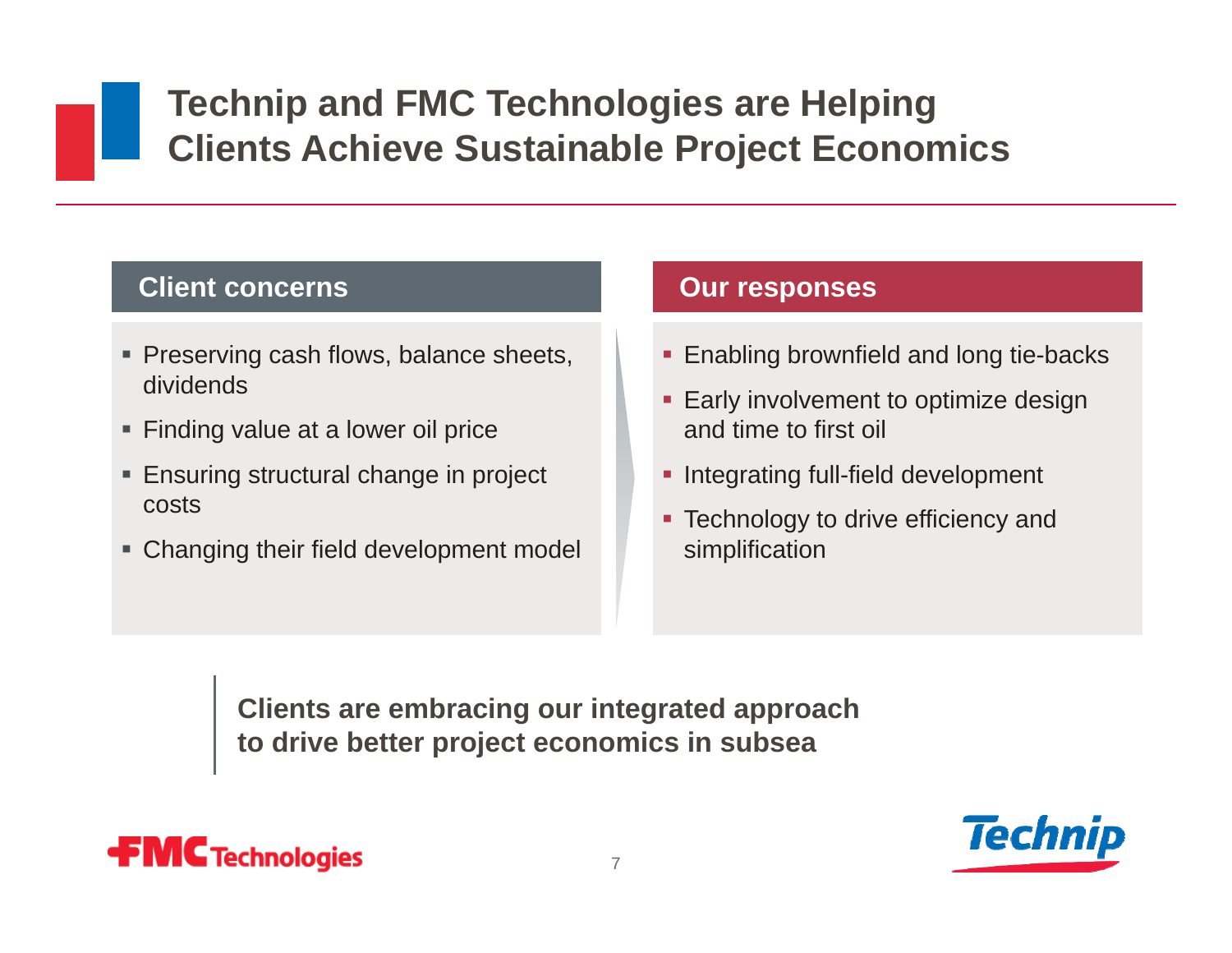## **Increasing Rate of Market Acceptance of Forsys Subsea Concept**



CONCEPT, DELIVERY AND BEYOND

An FMC Technologies and Technip Company

#### **Awarded Integrated FEED Studies**



**Forsys Subsea has been awarded 16 integrated FEED studies since inception in June 2015** 



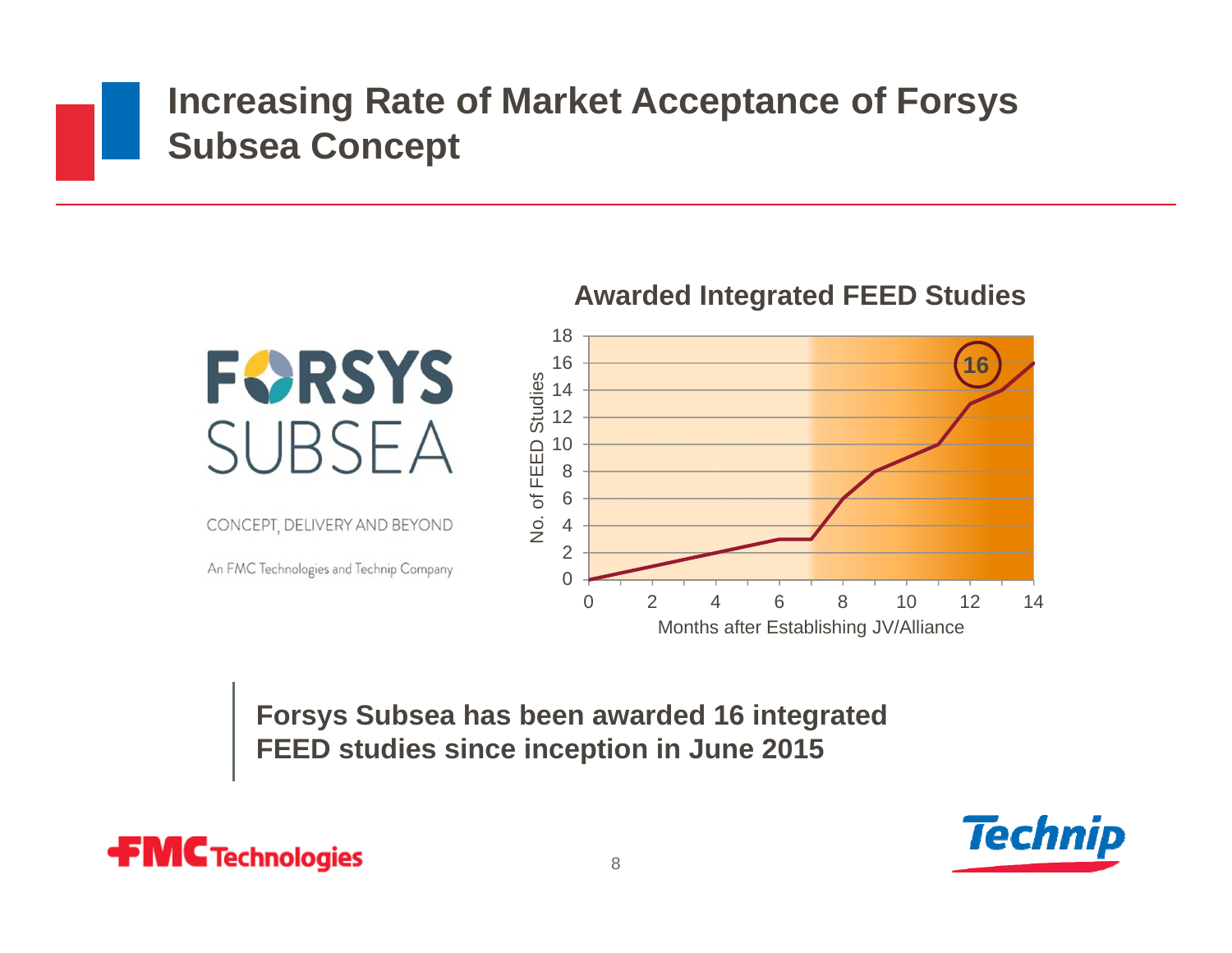# **Diversified Mix of Integrated FEED Studies**



9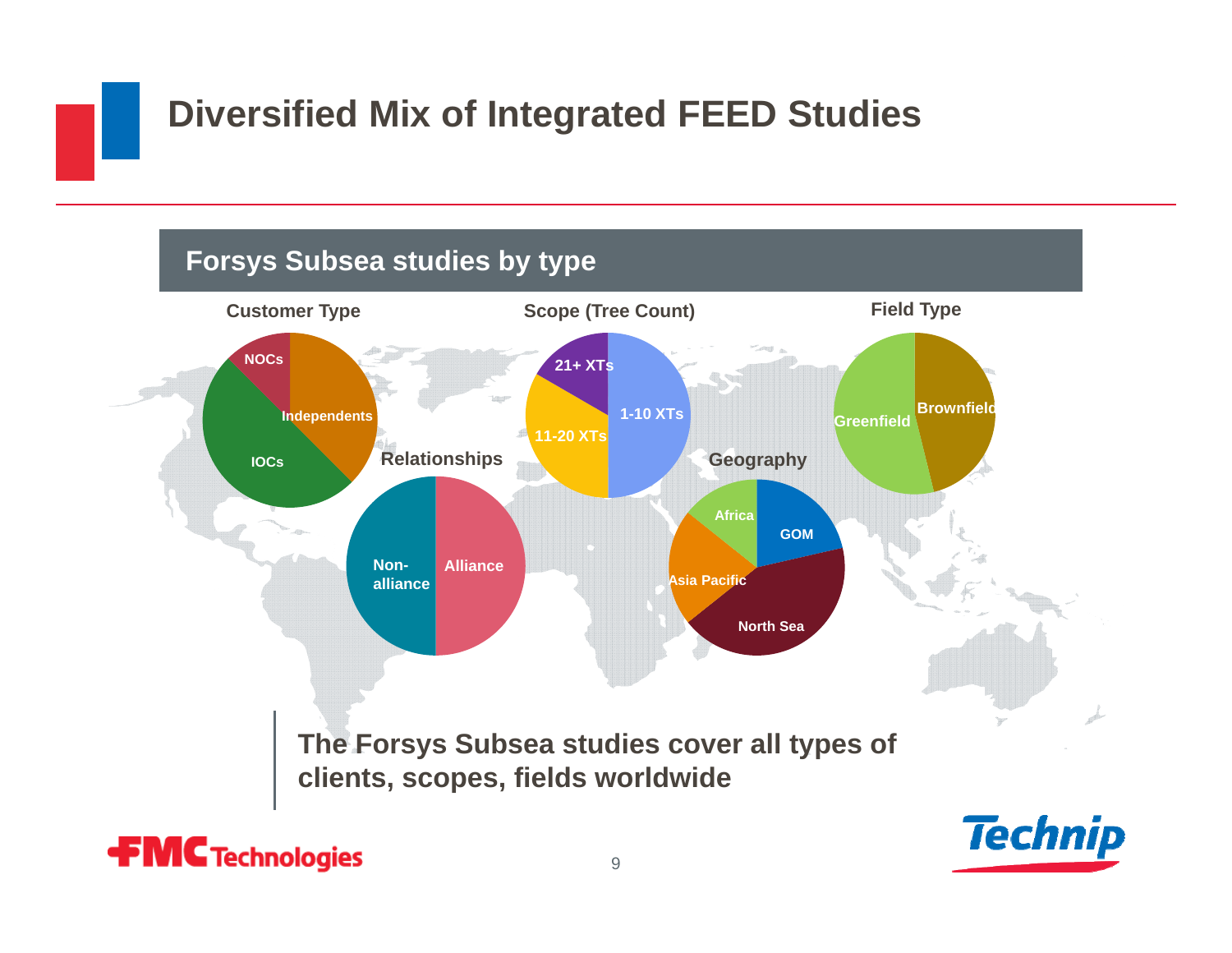# **Our Combination Takes Forsys Subsea Further**

### **TechnipFMC Can Do More**

- **Create a single, contracting partner**
- **Accelerate and integrate technology innovation**
- **Create a more cost-effective operating structure**
- **Develop integrated offerings beyond subsea**

**Increasing interest in the integrated model as clients better understand capabilities of the TechnipFMC Combination**



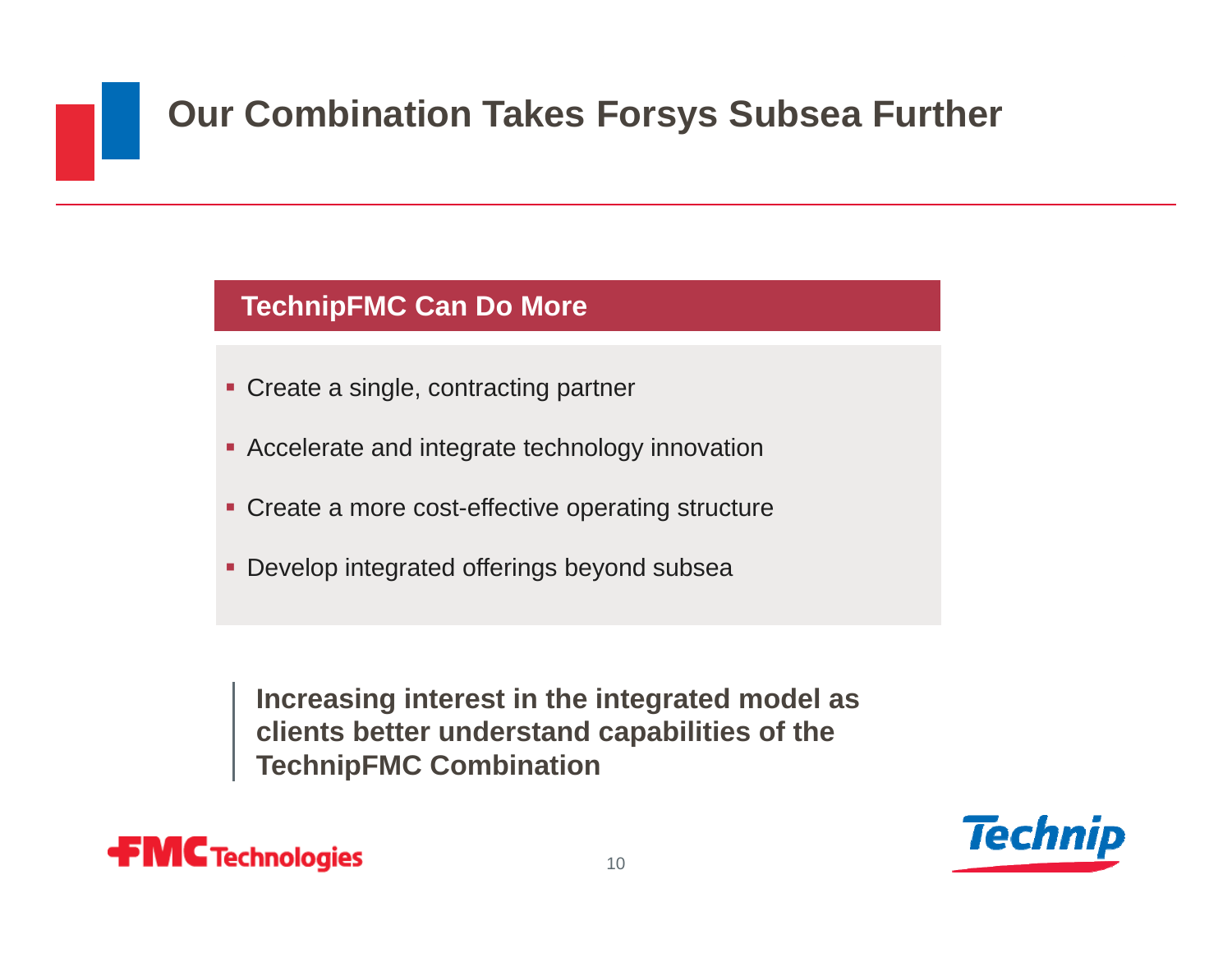

### **Agenda**

- **2**Combining Forces to Do Even More
- **3**Innovation – "Making It Real"
- **4**Benefits of Full Integration
- **5**Redefining the Production and Transformation of Oil and Gas



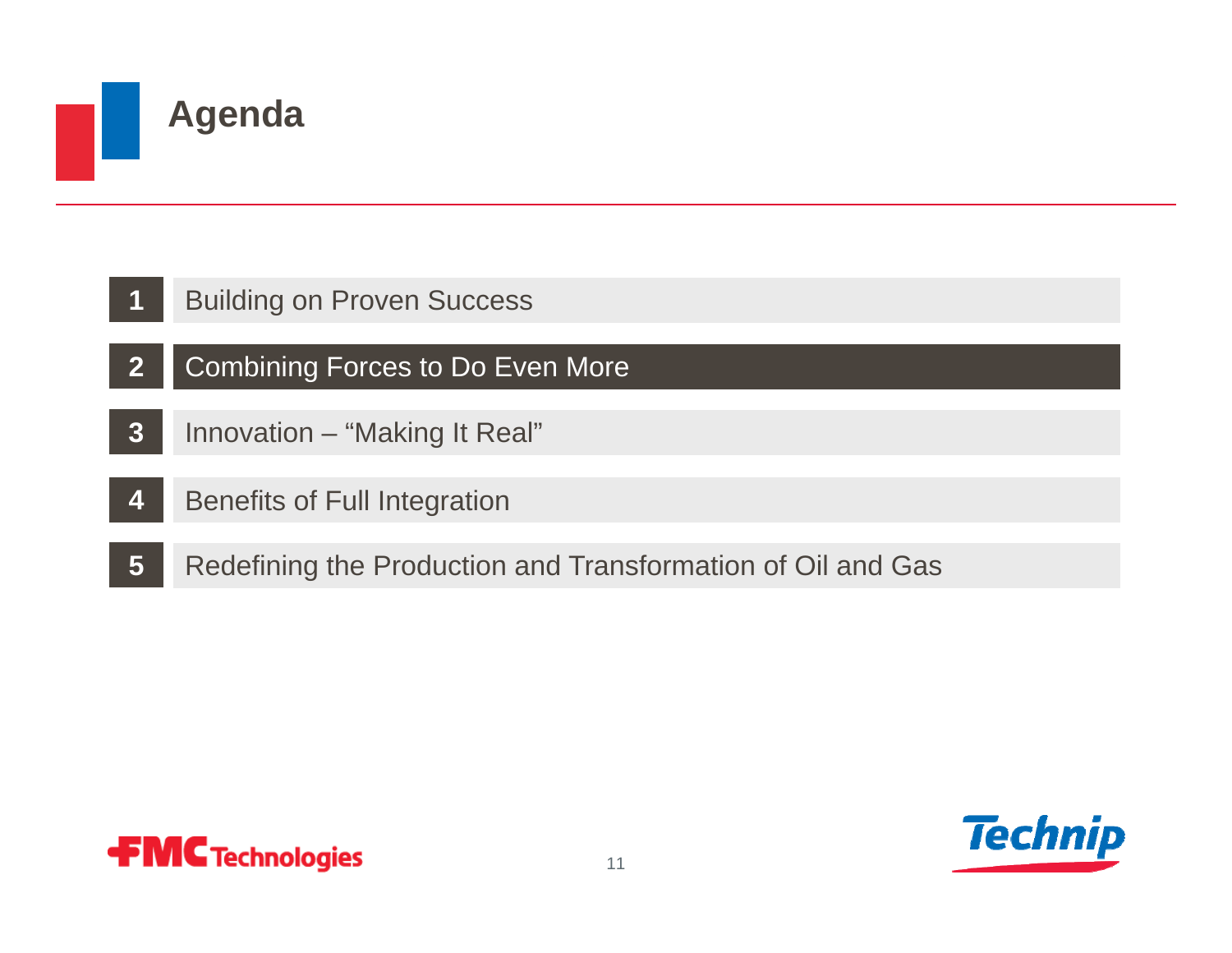## **TechnipFMC will Offer Clients Unique Subsea Products and Services …**

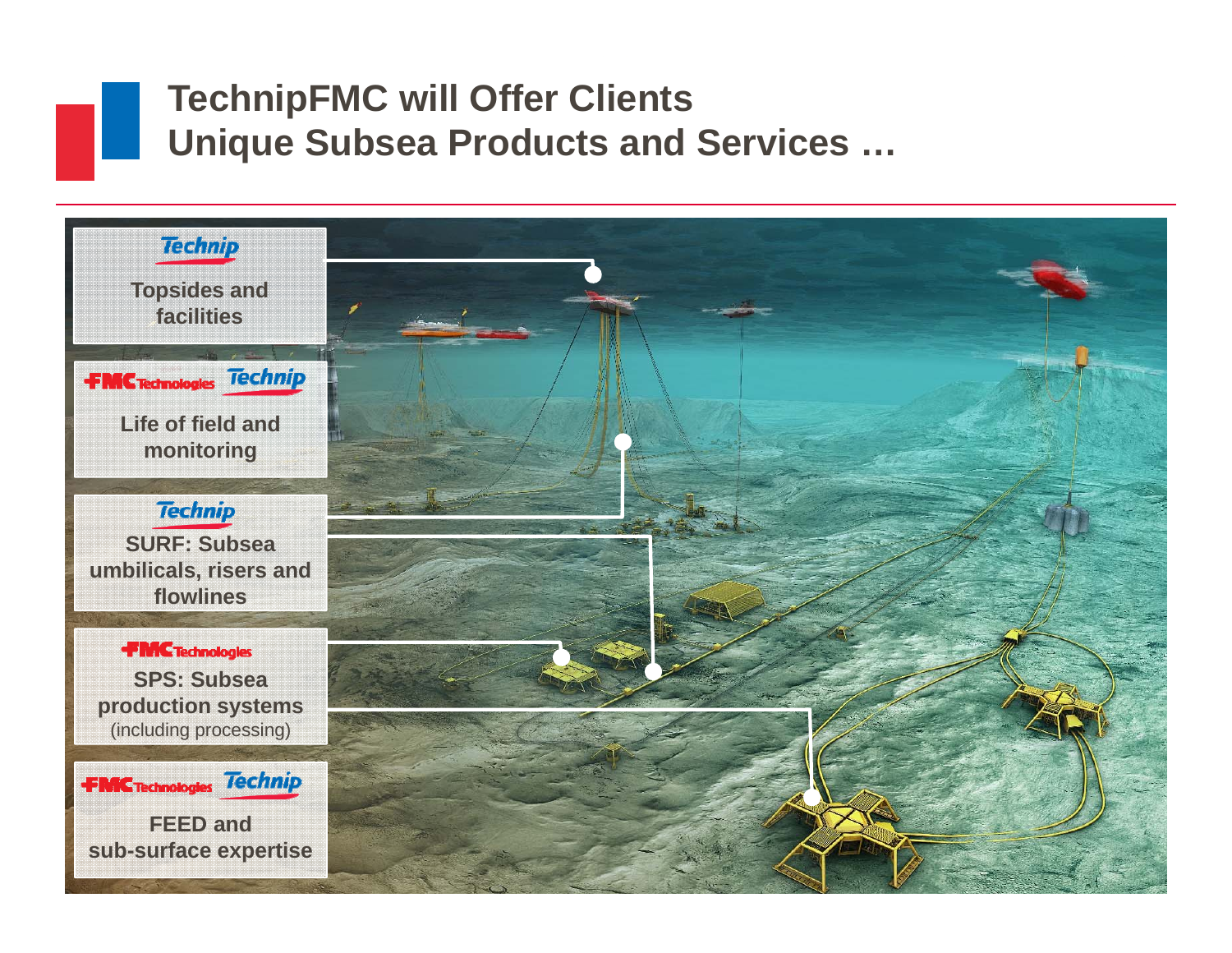## **… and a Full Suite of Capabilities Sourced from a Single Contracting Partner**

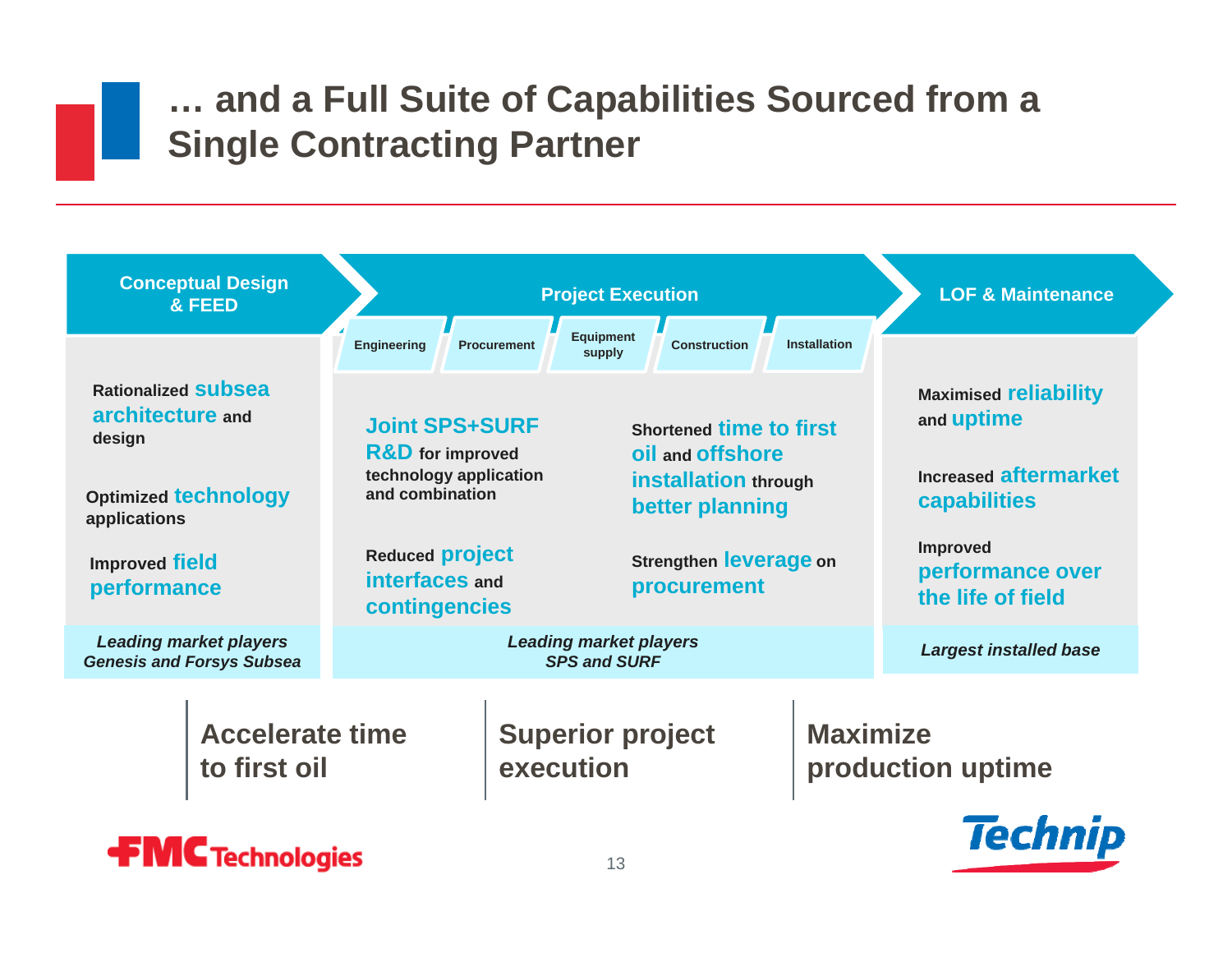

- **1**Building on Proven Success
- **2**Combining Forces to Do Even More
- **3**Innovation – "Making It Real"
- **4**Benefits of Full Integration
- **5**Redefining the Production and Transformation of Oil and Gas



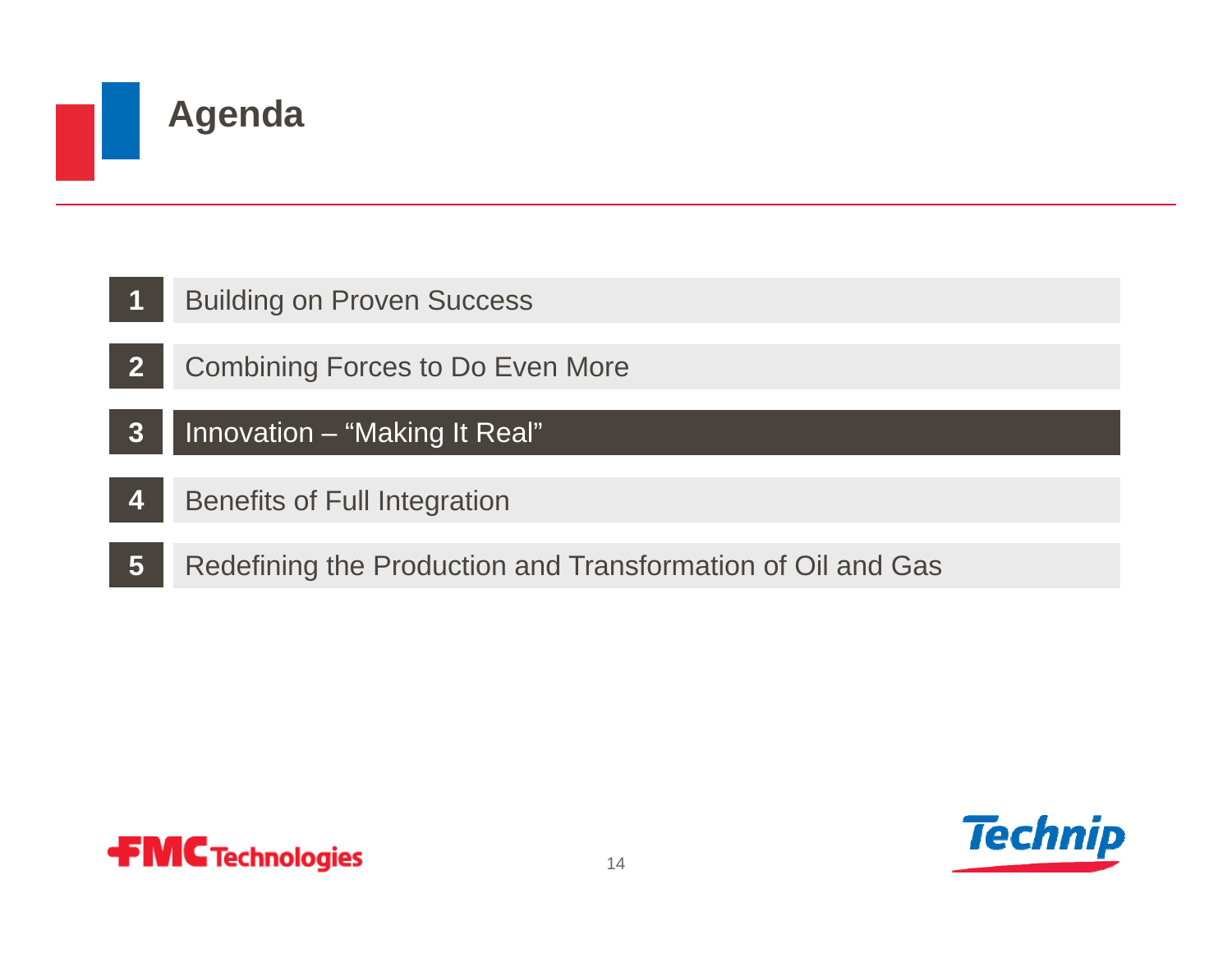



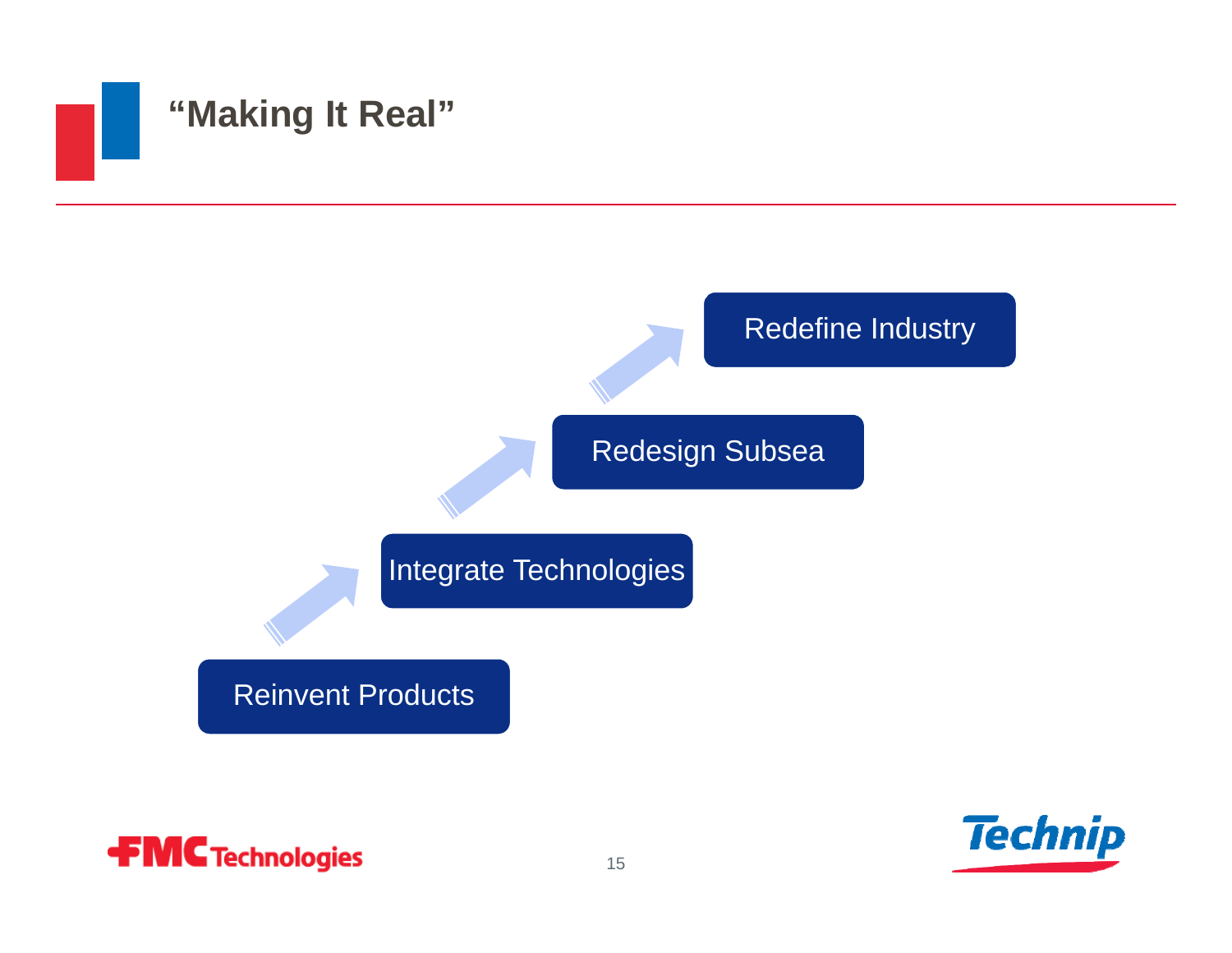



- $\bullet$ Simplicity – 50% fewer parts
- $\bullet$ Deliverability – 50% schedule reduction
- $\bullet$ Installability – 50% less weight



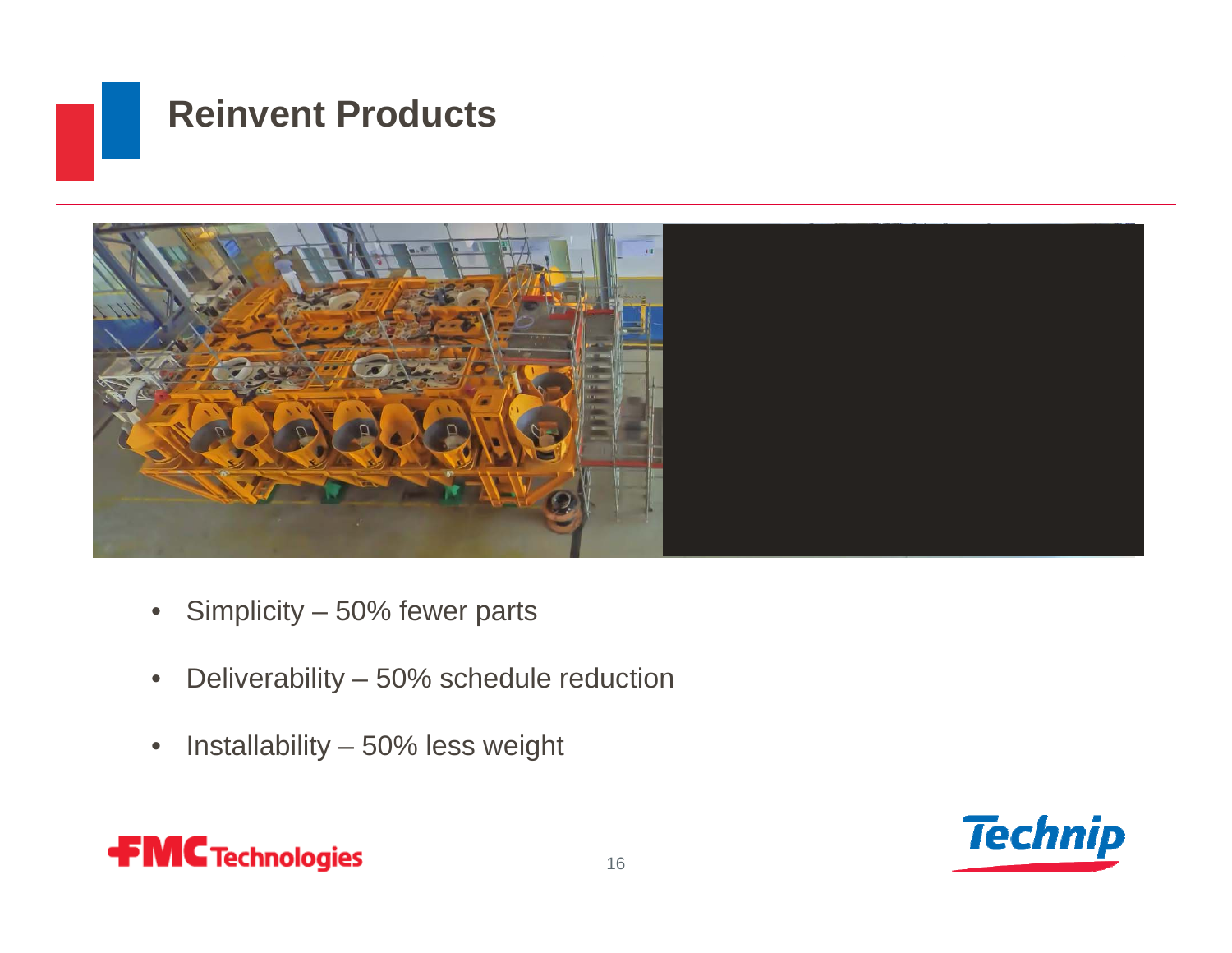## **Integrate Technologies**

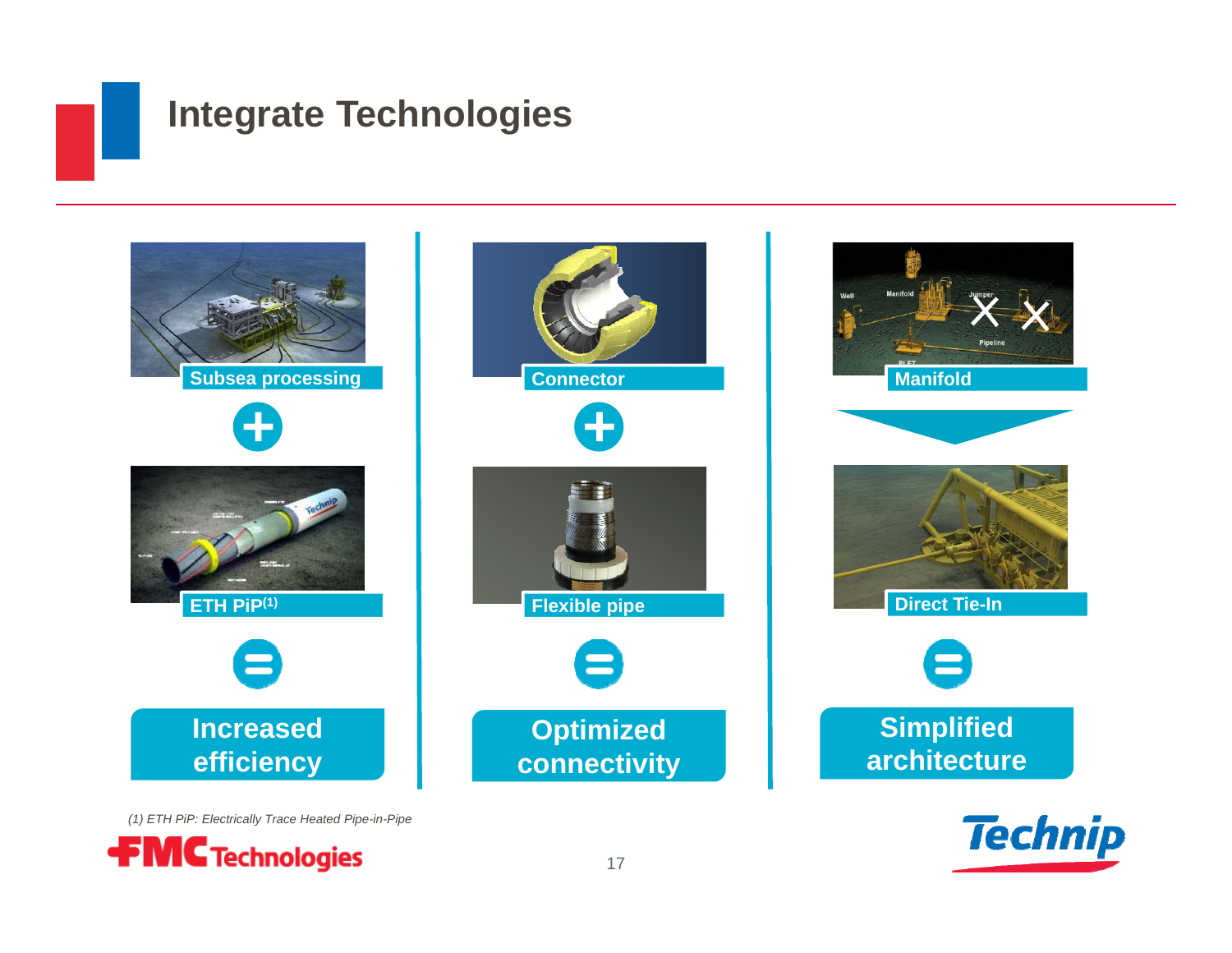## **Redesign Subsea**

**FMC** Technologies

TechnipFMC Integrated Approach





18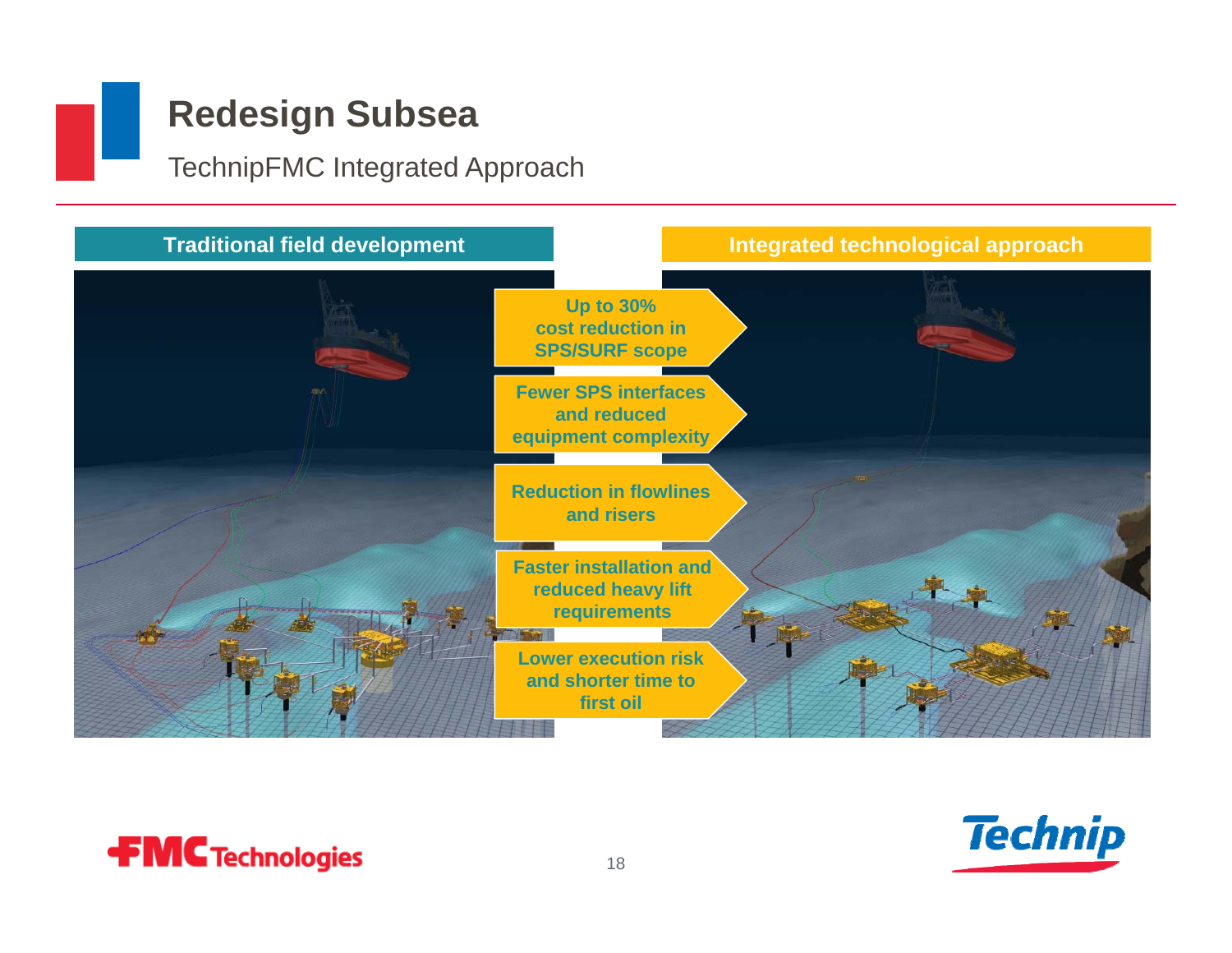

- **2**Combining Forces to Do Even More
- **3**Innovation – "Making It Real"
- **4**Benefits of Full Integration
- **5**Redefining the Production and Transformation of Oil and Gas



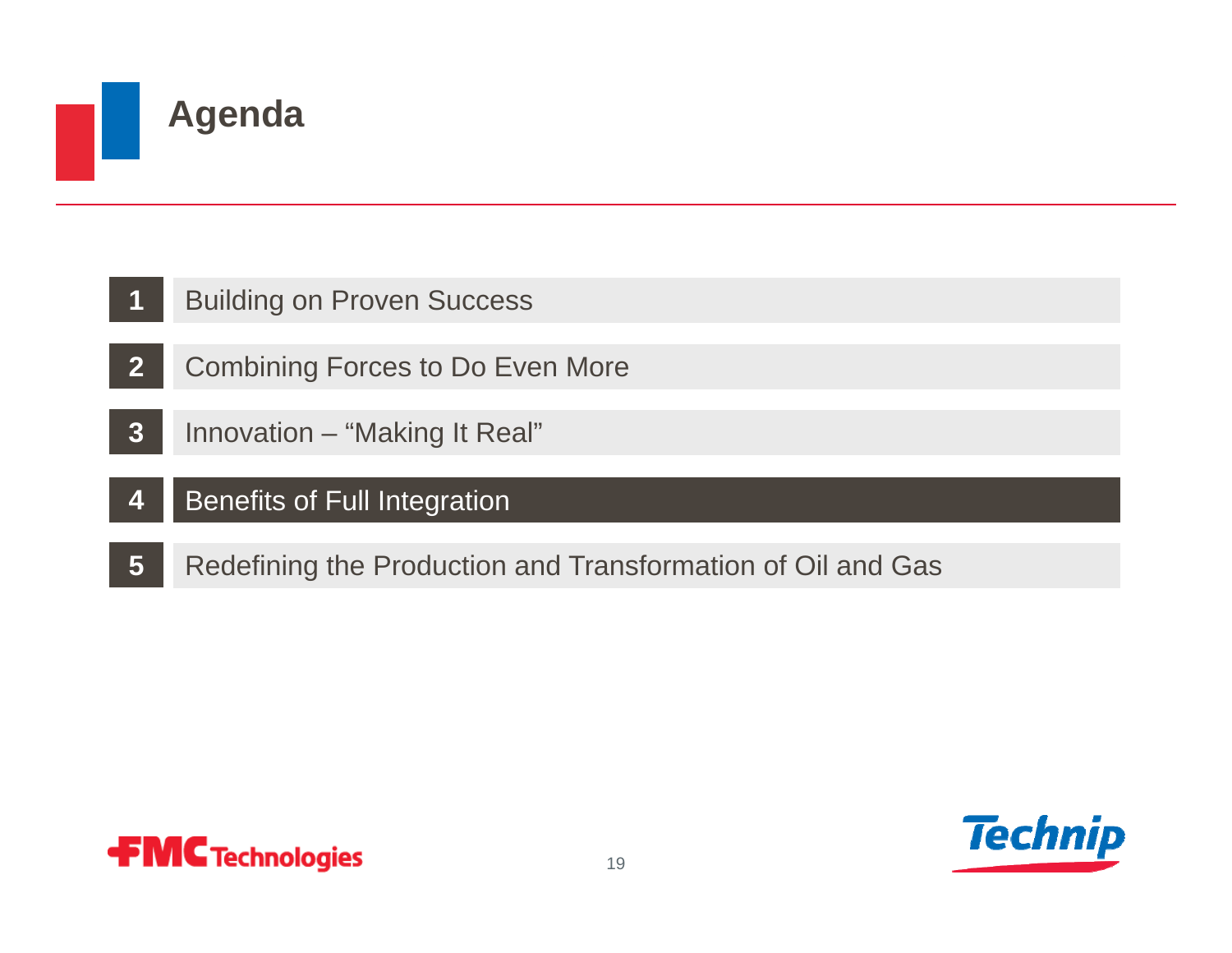## **Significant Potential for Cost Synergies**

Pre-Tax Cost Synergies of approximately \$400m by 2019

### **Supply Chain**

- Commodity raw material cost savings
- Better terms with shared suppliers
- Beneficial scale effect from higher volumes

### **Corporate and Others**

- One Board of Directors
- **One management team**
- Leverage global shared services

### **Infrastructure**

- Right-size general & administrative expense
- Rationalize real-estate footprint
- **Leverage regional shared** services





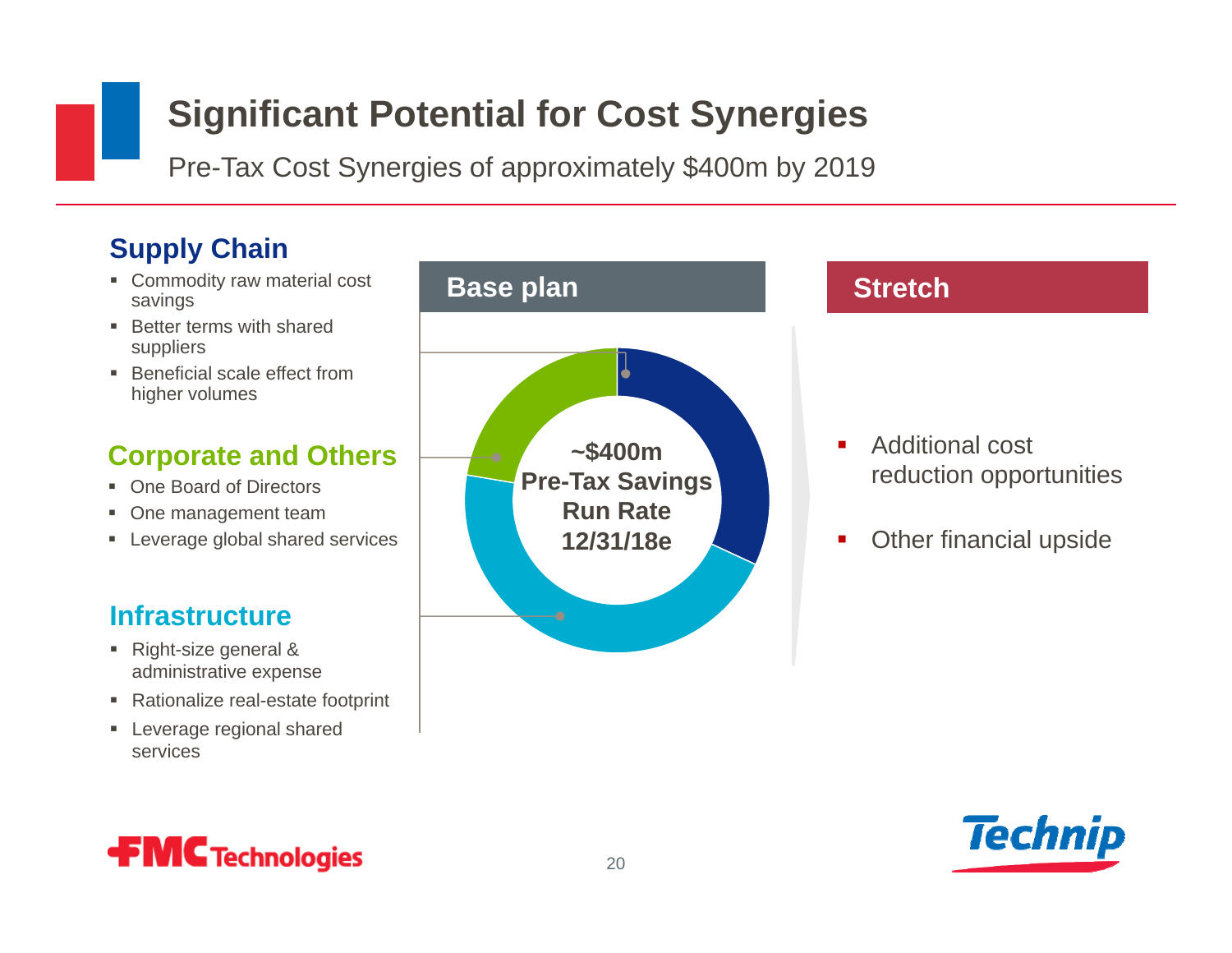## **Integrated Approach: Improved Project Economics Create Revenue Synergies**

#### **Multiple opportunities to create revenue synergies**

- **Early involvement can improve positioning on new projects**
- **Integrated technologies provide differentiation and significant cost reduction**
- **Portfolio of projects and solutions can capture greater subsea scope**
- Substantial revenue growth from expanded "Life of Field" opportunity
- Shorter project delivery schedules will accelerate time to first oil
- **Integrated EPCI (iEPCI) will improve execution**

**An integrated approach benefits both revenue and profitability**



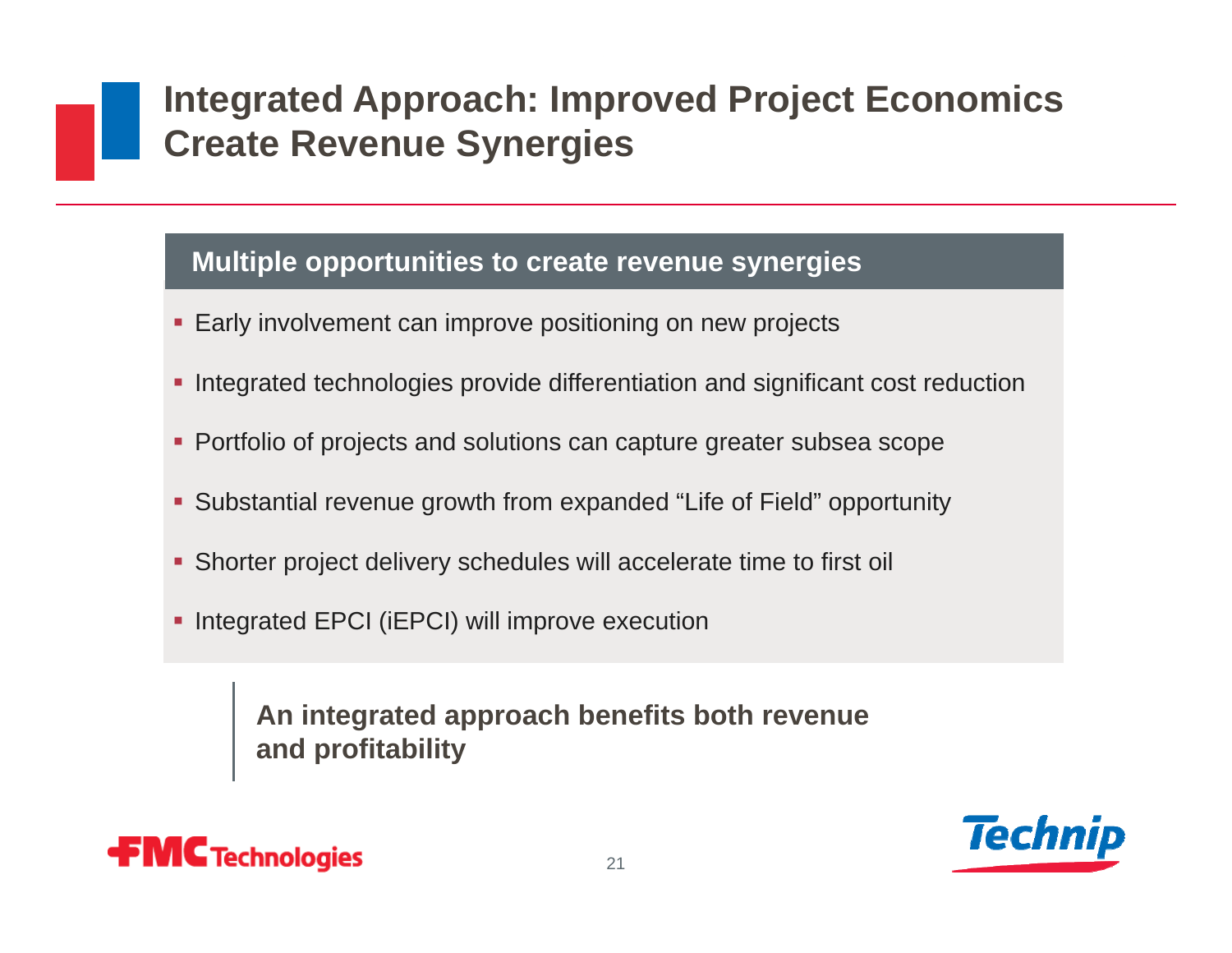

### **Agenda**

- **2**Combining Forces to Do Even More
- **3**Innovation – "Making It Real"
- **4**Benefits of Full Integration
- **5**Redefining the Production and Transformation of Oil and Gas